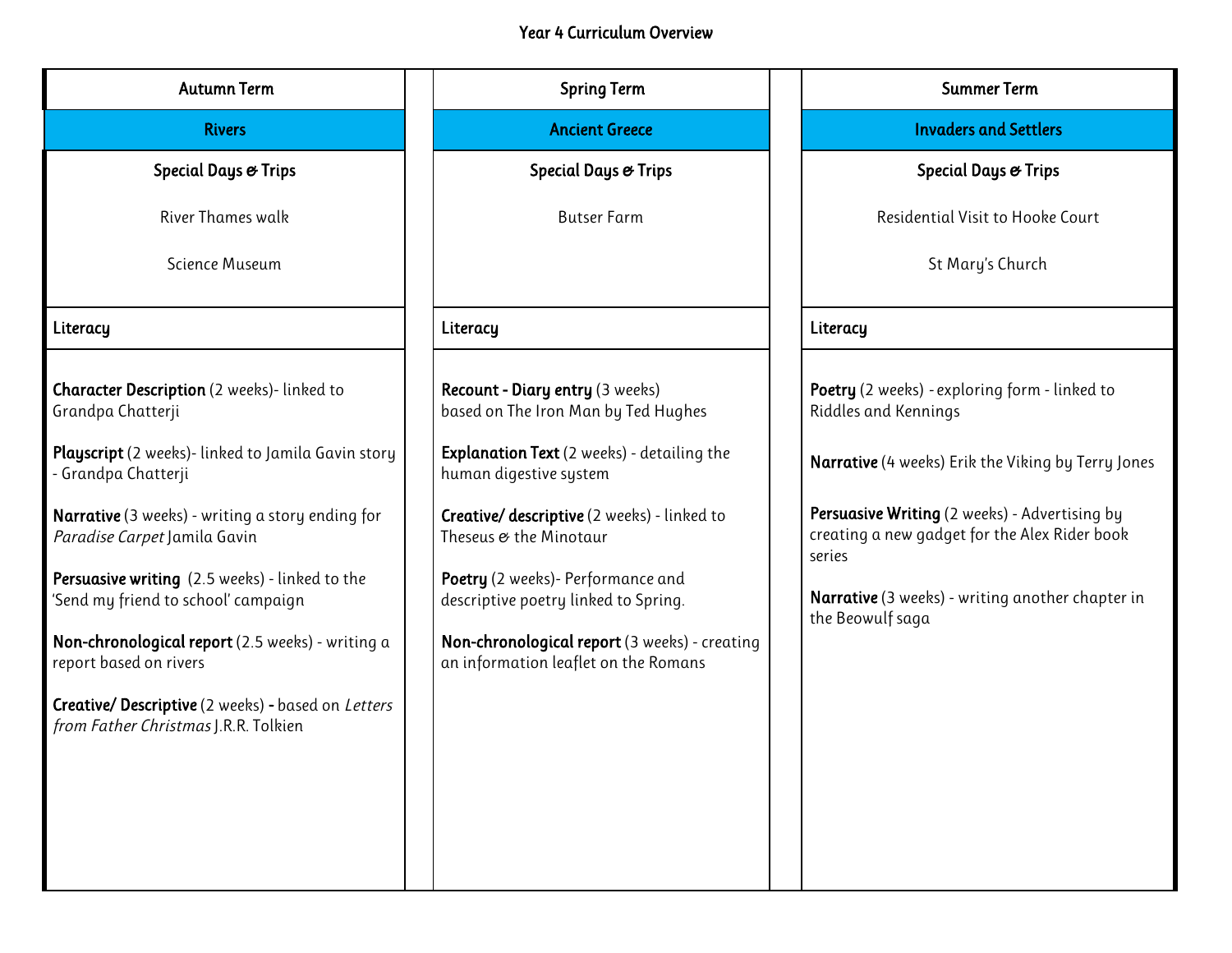| <b>Science</b>                                                                                                                                                                                                              | <b>Science</b>                                                                                                                                                                        | <b>Science</b>                                                                                                                                                                               |
|-----------------------------------------------------------------------------------------------------------------------------------------------------------------------------------------------------------------------------|---------------------------------------------------------------------------------------------------------------------------------------------------------------------------------------|----------------------------------------------------------------------------------------------------------------------------------------------------------------------------------------------|
| States of Matter - grouping into solids, liquids &<br>gases, heating and cooling, water cycle,<br>condensation and evaporation<br>Animals, including humans - nutrition(Y3),<br>digestive process, teeth types and function | Sound - production of, patterns in pitch,<br>volume and strength of vibrations<br>Electricity - identify common appliances,<br>series circuits, switches, conductor and<br>insulators | Living Things and their Habitats - identify and<br>name a variety of living things in the local and<br>wider environment; environments can change and<br>pose dangers to those living there. |
| Computing                                                                                                                                                                                                                   | Computing                                                                                                                                                                             | Computing                                                                                                                                                                                    |
| <b>Computing Skills - Google Drive</b><br>Digital Citizenship<br>Research Skills<br>Computer Programming (coding) - We are<br>musicians                                                                                     | We are network engineers<br>Computer Skills - Windows/Microsoft Office<br>Computer Programming - Lego WeDo                                                                            | We are video presenters - film project<br>Digital Citizenship<br>We are software developers - (coding) Scratch                                                                               |
| Art & Design                                                                                                                                                                                                                | Art & Design                                                                                                                                                                          | Art & Design                                                                                                                                                                                 |
| Repeated Pattern Designing- Investigating<br>Expressionism                                                                                                                                                                  | Painting - Hundertwasser                                                                                                                                                              | Anglo Saxon Arts and Crafts - Weaving linked to<br>fashion                                                                                                                                   |
| Design & Technology                                                                                                                                                                                                         | Design & Technology                                                                                                                                                                   | Design & Technology                                                                                                                                                                          |
| Using different stitches to make a reusable bag<br>with previously printed fabric.                                                                                                                                          | Using tools to create wooden marble mazes<br>in the style of the Labyrinth from Theseus<br>and the Minotaur.                                                                          | Roman Food - Making bread.                                                                                                                                                                   |
| Geography                                                                                                                                                                                                                   | Geography                                                                                                                                                                             | Geography                                                                                                                                                                                    |
| Learning about the formation and features of<br>rivers and comparing both the River Thames and<br><b>River Ganges</b>                                                                                                       | None taught                                                                                                                                                                           | None taught                                                                                                                                                                                  |
| <b>History</b>                                                                                                                                                                                                              | <b>History</b>                                                                                                                                                                        | <b>History</b>                                                                                                                                                                               |
| None taught                                                                                                                                                                                                                 | Ancient Greece - Learning about the impact<br>they had on modern society.                                                                                                             | Invaders and Settlers (Romans, Celts, Anglo Saxons<br>and Vikings) - How the influence of different<br>cultures affected the country today.                                                  |